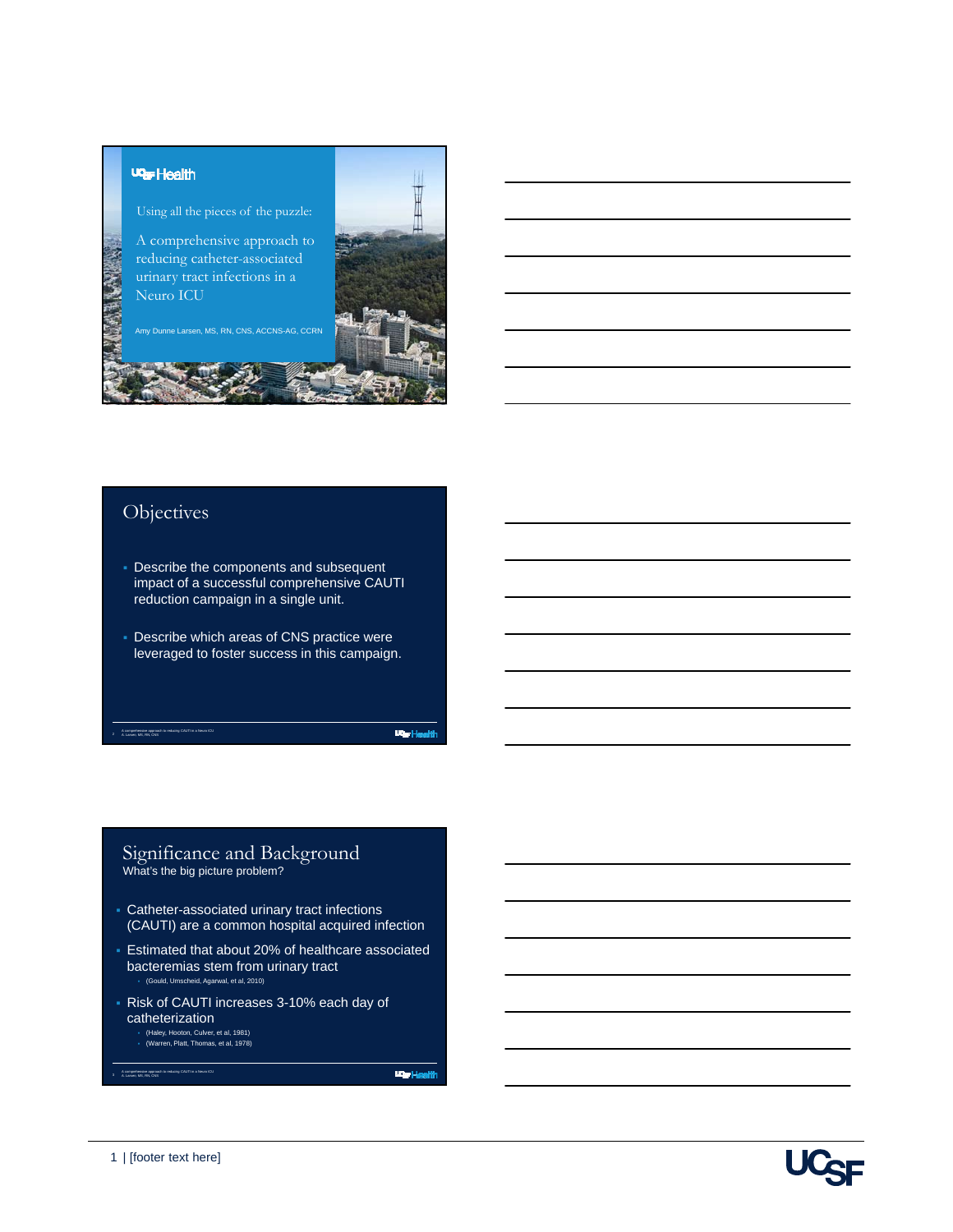## What is so different about neuro patients?

- **Presence of cognitive, motor, sensory deficits** - Long indwelling urinary catheter (IUC) dwell times
- Non-infectious or "central" fevers
	- Diagnosis of exclusion

A comprehensive approach to reducing CAUTI in a Neuro ICU A. Larsen, MS, RN, CNS

**WarHealth** 

## UCSF Neurological ICU

- 29 beds split across 2 physical units
- Employs approximately 140 registered nurses and 10 patient care assistants (PCA)
- Primary patient populations include stroke (SAH, ICH, ischemic), tumor, spine, neuro disorders, no trauma

**WarHealth** 

#### Current state of CAUTI Where did things stand in the Neuro ICU?

In fiscal year 2016:

- 32 events
- Rate of 6.45

5 A comprehensive approach to reducing CAUTI in a Neuro ICU A. Larsen, MS, RN, CNS

- (# CAUTI events/1000 IUC days)
- Taskforce comprised of the unit's CNS, administrative team, and medical director was formalized in FY16 Q4

**War Health** 

A comprehensive approach to reducing CAUTI in a Neuro ICU A. Larsen, MS, RN, CNS

6

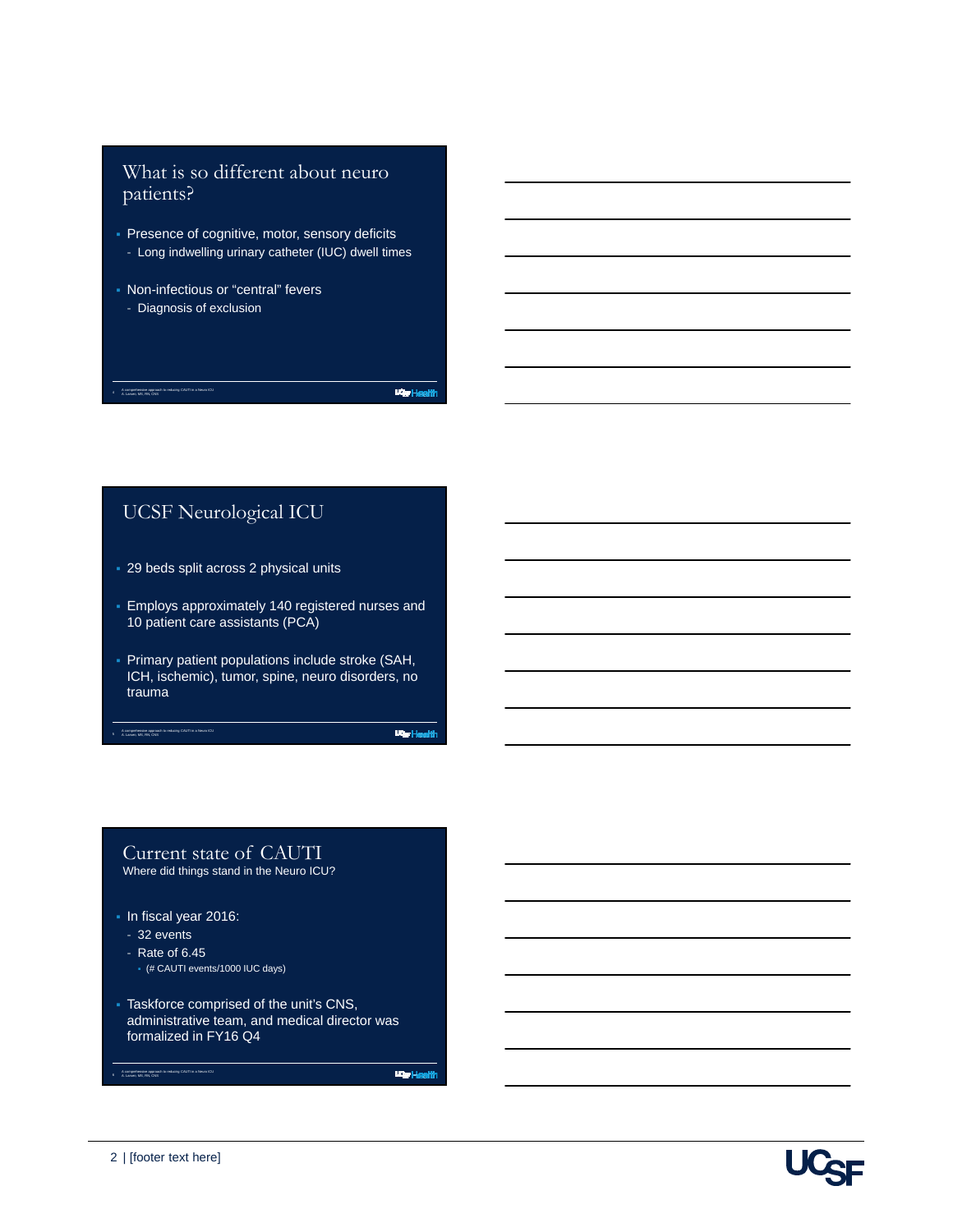## Approach

A comprehensive approach to reducing CAUTI in a Neuro ICU A. Larsen, MS, RN, CNS

How and what do we want to change in FY17?

- Two interventions aimed to target long dwell times of IUC in neuro ICU
- CAUTI events tracked monthly
- CAUTI, urine culture, and device utilization rates were tracked quarterly

**WarHealth** 





## Urinalysis and Urine Cultures Intervention #1

- Problem:
	- Urinalysis (UA) and urine culture (Ucx) sent simultaneously
	- IUC changed upon initiation of antibiotics
- **Solution:** 
	- UA sent first and UCx only if UA positive
	- If UCx indicated, replace IUC prior to obtaining UCx specimen

**War Health** 

A comprehensive approach to reducing CAUTI in a Neuro ICU A. Larsen, MS, RN, CNS

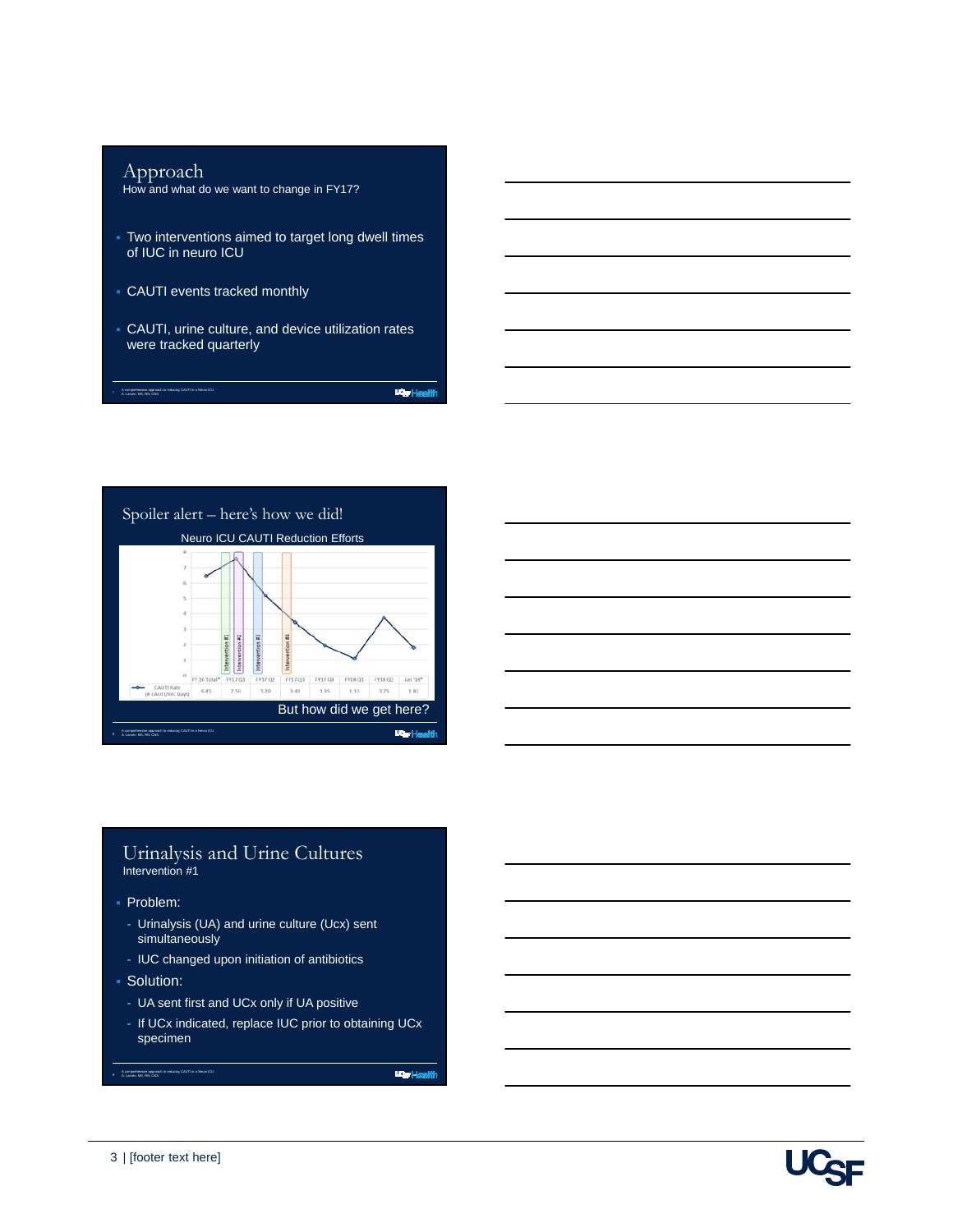#### Silver alloy catheters Intervention #2

- Problem:
	- IUC stocked were standard latex
	- Alternative IUC materials available
- Solution:
	- Silver alloy coated catheters introduced to unit
	- Replaced normal stock

A comprehensive approach to reducing CAUTI in a Neuro ICU A. Larsen, MS, RN, CNS

- Utilize for patients with anticipated need >72 hrs

warHealth





#### CAUTI "Case Studies" Intervention #3 CAUTI Events  $\begin{tabular}{l|c|c} \hline \textbf{Var} \, \textbf{UA} & \textbf{Var} \, \textbf{cath} \\ \textbf{reulated} & \textbf{changed} \\ \textbf{POSITIVE} & \textbf{DIC'd} & \textbf{bel} \\ \textbf{before U Cs} & \textbf{U Cs} \, \textbf{var} \\ \textbf{Sent?} & \textbf{sent?} \end{tabular}$  Problem: - RNs encountering resistance from CAUTI 01 CAUTI 62 providers CAUTI #3 ves - RNs had knowledge gap about CAUTI 04  $\overline{w}$ adherence to new work CAUTI OS YES YES CAUTI #6 NO. YES Solution: CAUTI OT YES - Feedback to individuals and staff CAUTI 00 of adherence to new process  $\overline{w}$ cauri es **CAUTI #10** YES **War Health** A comprehensive approach to reducing CAUTI in a Neuro ICU A. Larsen, MS, RN, CNS



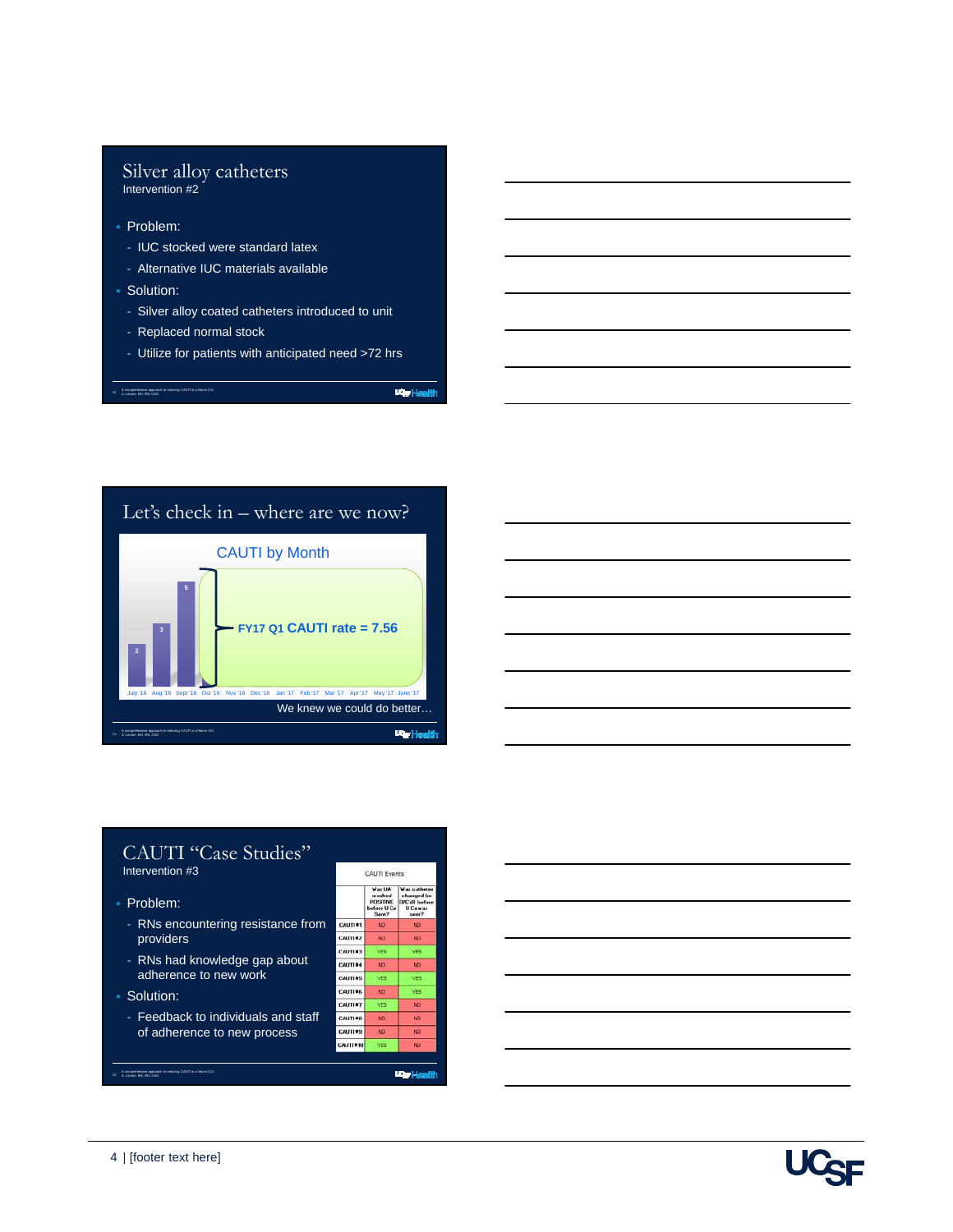# CAUTI Case Studies, cont'd.

| • Graph was adapted over time:                                                           |                                                                |                                                                                 |                    |                                      |                                         |
|------------------------------------------------------------------------------------------|----------------------------------------------------------------|---------------------------------------------------------------------------------|--------------------|--------------------------------------|-----------------------------------------|
|                                                                                          | Vas IIA<br>resulted<br><b>POSITIVE</b><br>before U Cx<br>Sent? | <b>Vas catheter</b><br>changed (or<br>DIC'd) before<br><b>U</b> Ca was<br>sent? | Male<br>Fem<br>ale | Loose<br>Stool<br>Prior to<br>CAUTI? | Organism                                |
| <b>CALITI #10</b>                                                                        | <b>YFS</b>                                                     | NO <sub>1</sub>                                                                 | F                  | <b>YES</b>                           | Escherichia coli                        |
| <b>CAUTI #11</b>                                                                         | <b>YES</b>                                                     | YES.                                                                            | м                  | <b>YES</b>                           | Escherichia coli                        |
| <b>CAUTI #12</b>                                                                         | <b>NO</b>                                                      | <b>YES</b>                                                                      | F                  | NO.                                  | Escherichia coli, Enterococcus spp      |
| <b>CAUTI *13</b>                                                                         | <b>YES</b>                                                     | <b>YES</b>                                                                      | F                  | <b>YES</b>                           | Escherichia coli, Enterococcus spp      |
| <b>CAUTI #14</b>                                                                         | <b>YES</b>                                                     | <b>YES</b>                                                                      | F                  | <b>YES</b>                           | Escherichia coli, Klebsiella pneumoniae |
| <b>CAUTI #15</b>                                                                         | <b>NO</b>                                                      | <b>NO</b>                                                                       | F                  | <b>YES</b>                           | Escherichia coli                        |
| A corrensherates approach to reducing CAUTI in a Neuro ICU<br>13<br>A 1 series MR BM CNR |                                                                |                                                                                 |                    |                                      |                                         |









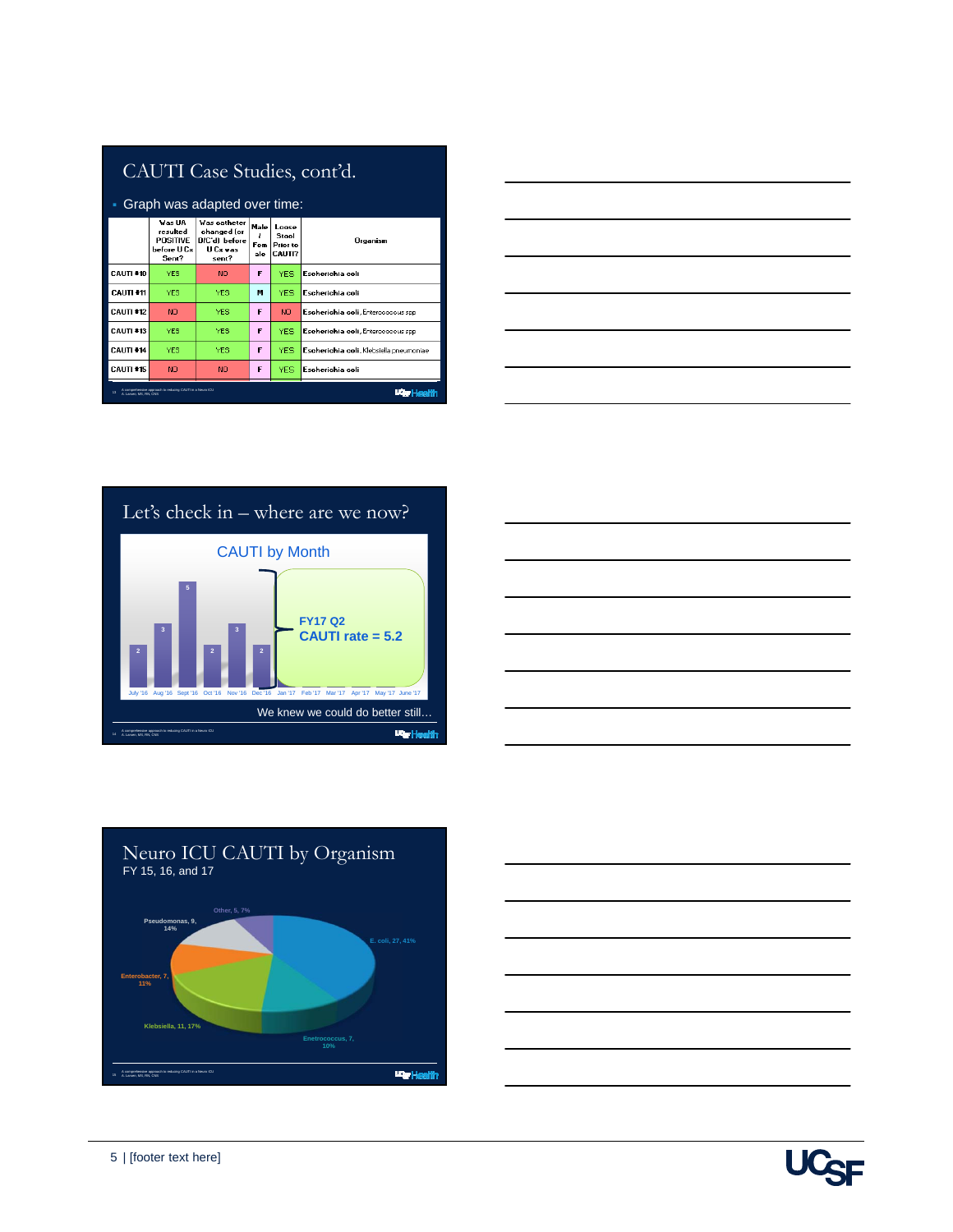#### Peer to peer education Intervention #4

- Problem:
	- RNs/PCAs not oriented to IUC care expectations
	- Majority of organisms from cultures were GI
	- High compliance for prevention bundle
	- Observations identified inconsistent and varied technique for catheter and perineal care

warHealth

#### Peer to peer education Intervention #4

Solution:

17 A comprehensive approach to reducing CAUTI in a Neuro ICU A. Larsen, MS, RN, CNS

A comprehensive approach to reducing CAUTI in a Neuro ICU A. Larsen, MS, RN, CNS

- 1:1 education of every RN and PCA by RN CAUTI champions
- Standardized care "check-list"
- Education/awareness content
- **Fecal management strategies**
- Groin task trainer & video
- "Buddy" training approach



**Par Health** 





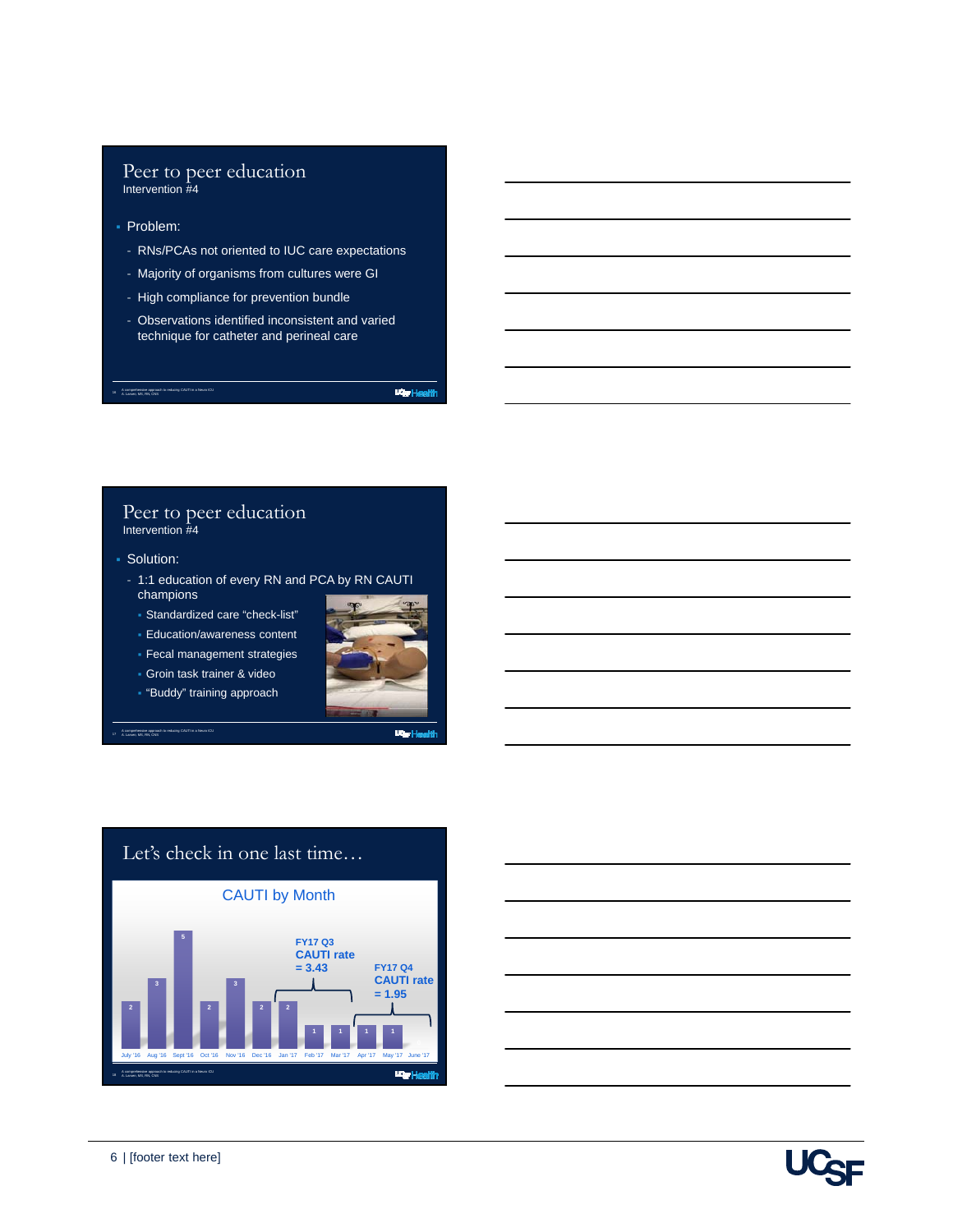



### Results

Let's revisit our results in **FY 17**

- CAUTI rate decreased from 7.56 to 1.95 - Decrease of 74%
- Number of CAUTIs decreased from 32 to 23 - Decrease of 28%.
- Urine culture rates decreased from 6.61 to 3.47 - Decrease of almost 50%
- Device utilization remained stable

**War Health** 

## Take-Away

20 A comprehensive approach to reducing CAUTI in a Neuro ICU A. Larsen, MS, RN, CNS

What can we do with these results?

- **Combination** of interventions was effective at dramatically reducing CAUTI rates:
	- Urinalysis with reflex urine cultures
	- Silver alloy coated catheters
	- CAUTI awareness campaign
	- Peer to peer education

**War Health** 



A comprehensive approach to reducing CAUTI in a Neuro ICU A. Larsen, MS, RN, CNS

21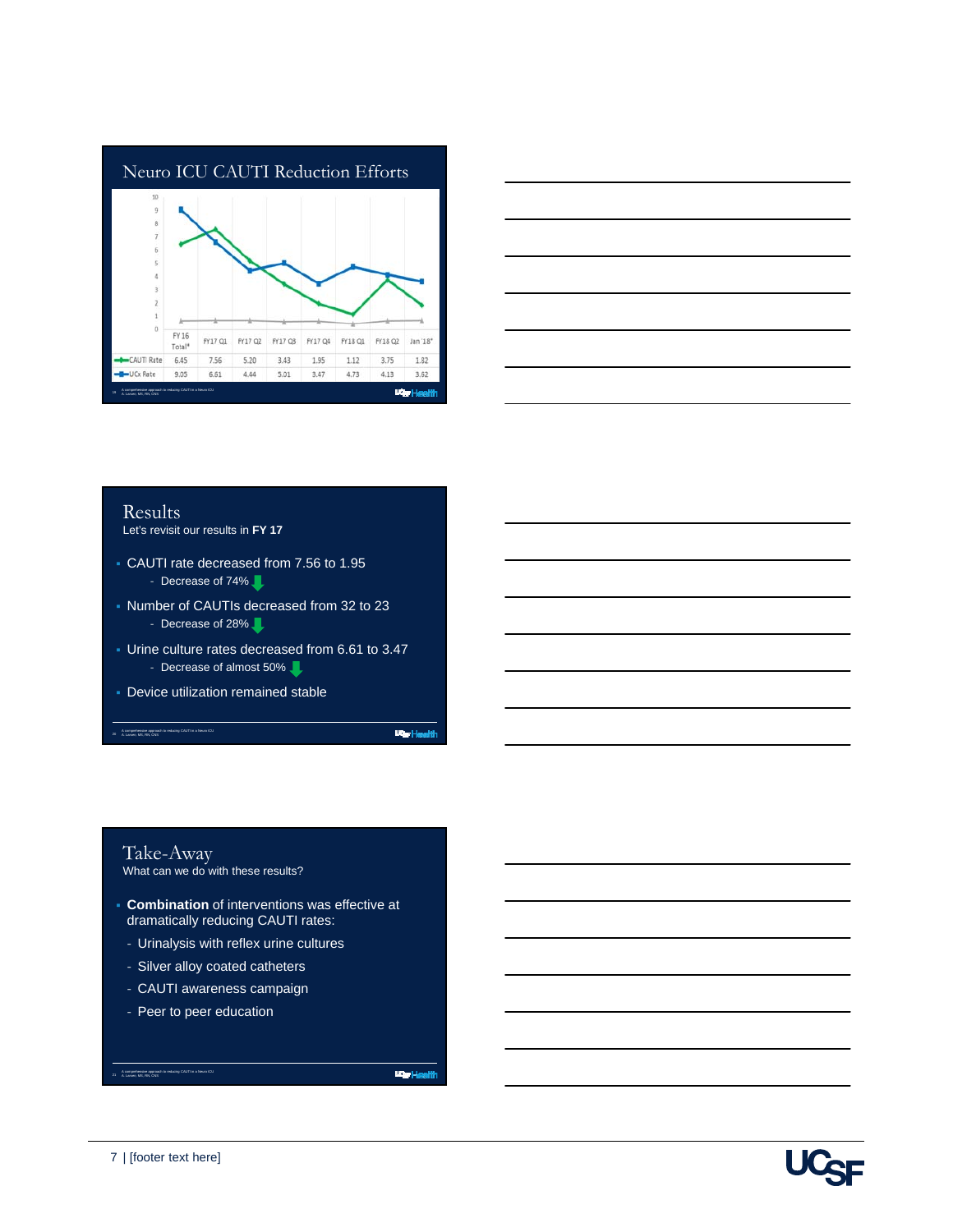# Next Steps

Where do we go from here?

- **Spreading peer to peer education** 
	- In progress!
- Organizational process to perform urinalysis with reflex urine culture
- Live!
- Exploring alternatives to indwelling catheters, fecal management
	- In progress!

A comprehensive approach to reducing CAUTI in a Neuro ICU A. Larsen, MS, RN, CNS

**WarHealth** 

## Lessons Learned

If we can offer any advice…

- Engage your group of enthusiastic and dedicated champions
- Champions were integral to staff buy in
- Include ancillary staff (nursing assistants)
- Be prepared with answers to nurse questions or resistance to adopting new practices

**Particular** 

## The CNS Role

23 A comprehensive approach to reducing CAUTI in a Neuro ICU A. Larsen, MS, RN, CNS

- Considering the substantive areas of CNS practice described by Lewandowski and Adamle (2009), this project relied heavily on:
	- Facilitating change within the health system Promoting quality improvement
	- Educating and supporting interdisciplinary staff Formal and informal education
		- Collaboration

A comprehensive approach to reducing CAUTI in a Neuro ICU A. Larsen, MS, RN, CNS

24

 These align with the patient, nurse, and systems spheres of CNS practice

**Lear Health**